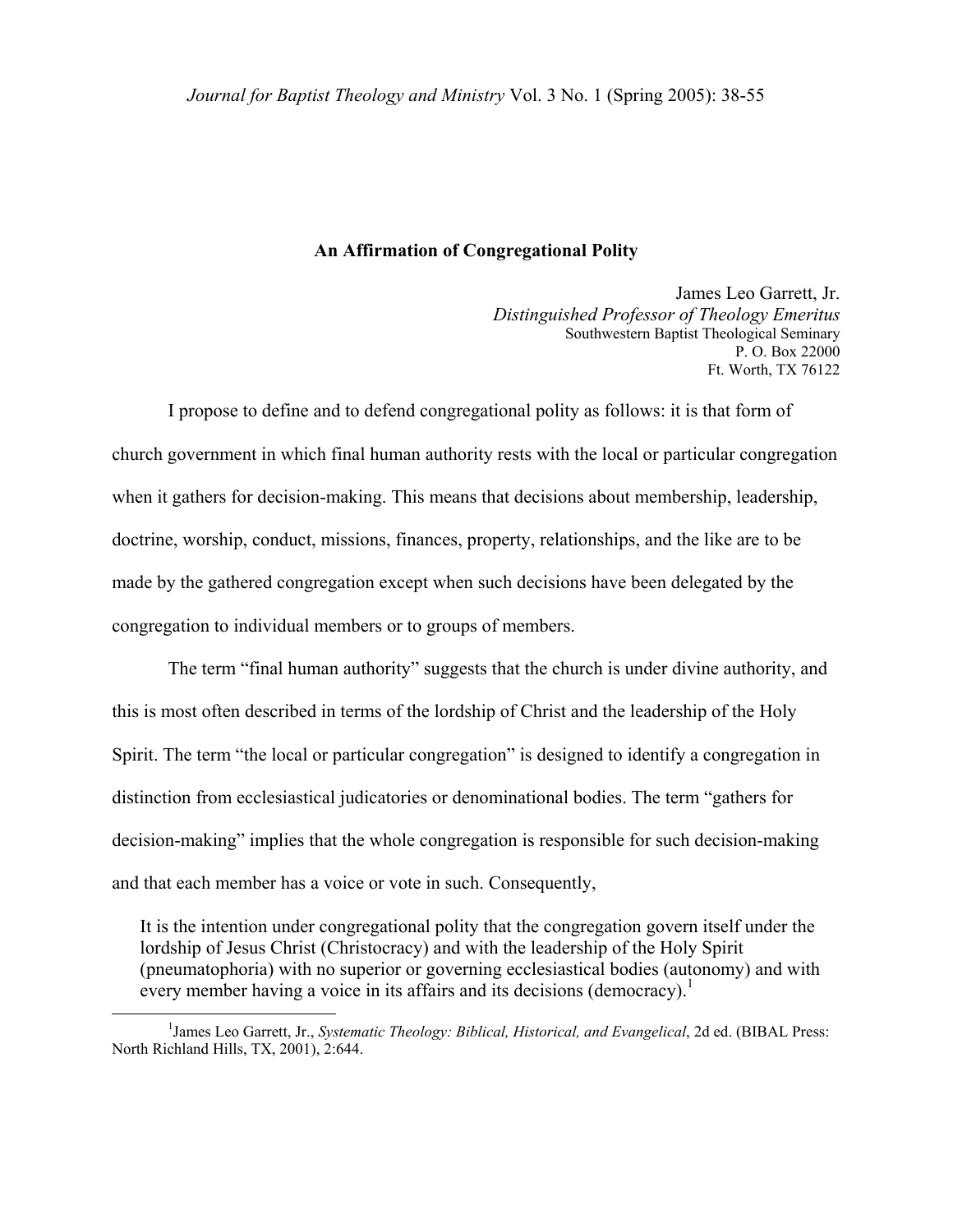Congregational polity can be practiced according to different patterns. This is true both externally and internally. In terms of relations with other congregations, such congregations may practice either "*independent* congregational polity" or "*cooperative* or *interdependent* congregational polity." According to the former, a congregation chooses "not to associate on sustained basis with other congregations or to affiliate with and support denominational or interdenominational bodies for missionary, educational, benevolent, or other purposes." According to the latter, that is, the cooperative or the independent congregational polity, a congregation freely chooses "to associate with other congregations 'of like faith and order,'" to use a historic term, "and to affiliate with and support denominational bodies for missionary, educational, benevolent, or other purposes."<sup>[2](#page-1-0)</sup>

 In terms of the internal life of the congregation, congregational polity admits of different structures such as the pastor-deacon structure, the pastor-staff-deacon structure, the pastordeacons-committee structure, and the pastor-deacons-committee-church council structure. In every case, however, the units within the structure are subject to the final authority of the congregation.

Having now defined what I intend to discuss, congregational polity, I would focus now on four areas: first, the New Testament, second, church history, third, theology, and, finally, practice.

 The question needs to be asked, "In the New Testament are there passages which in some sense relate to or are suggestive of congregational polity?" There are those who seriously take the position that the New Testament, or the Bible as a whole, has really nothing to say on the subject of polity and that in discussions of polity we can virtually ignore the Scriptures. This

<span id="page-1-0"></span> $\overline{\phantom{a}}$  $^{2}$ Ibid., 2:644-45.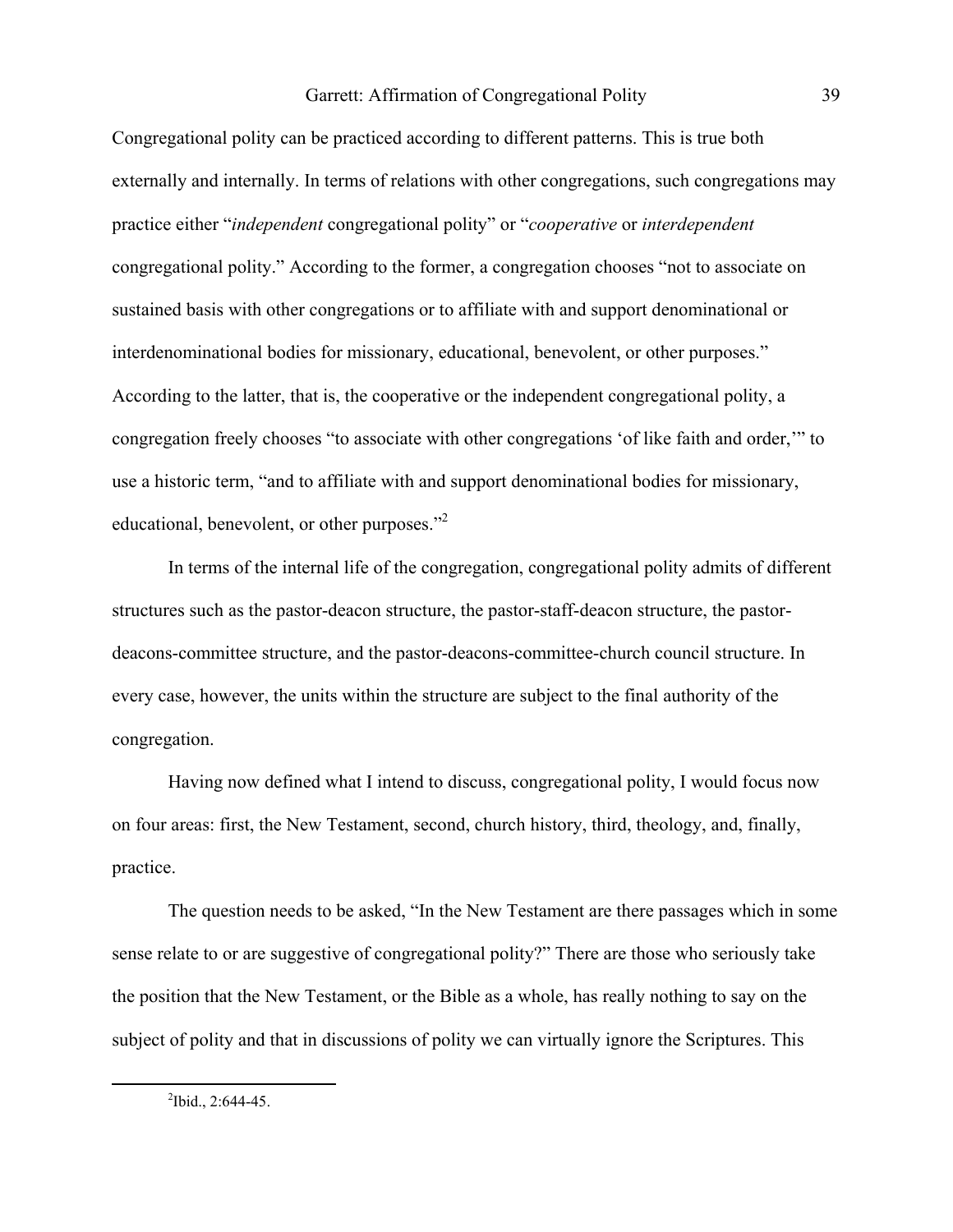question that I raise is designed to evoke an answer. Are there texts that speak enough on the subject of congregational governance that we can say they intentionally relate to this subject and have a direct, and not a merely inferential, relationship to this subject of governance? Let me answer by examining six passages which I believe to be in this category. Are there other texts that in a more secondary way may imply certain things about the life and governance of congregations that are not encompassed here? Yes. The study of these six texts appear in full form in *Perspectives on Church Government*, edited by Chad O. Brand and R. Stanton Norman.<sup>[3](#page-2-0)</sup> There you will find all the details of the study of the English language commentaries on Matthew, Acts, and First and Second Corinthians. From that study I have found a high level of agreement among the commentators on the role of the congregation in relation to these six texts in the New Testament. These commentators range from Roman Catholic to Pentecostal. Time permits only a summary of the findings from that study.

### **The New Testament**

#### Matthew 18:15-20

 As to the words "tell it to the church" in Matthew 18:17, although some commentators take them to refer to the Jewish synagogue, and others to the universal church, the majority of modern commentators—some thirty-four that I have examined written between the years 1879 and 1998—takes these words to refer to a local or a particular church, or a congregation of believers.

 Matthew 18:15-17 prescribes that, when among Christians, offenses, be they moral or relational, cannot be resolved through interpersonal or small-group efforts, they are to be referred

<span id="page-2-0"></span> $\frac{1}{3}$ Chad O. Brand and R. Stanton Norman, eds. *Perspectives on Church Government* (Nashville: Broadman and Holman, 2004), 158-70.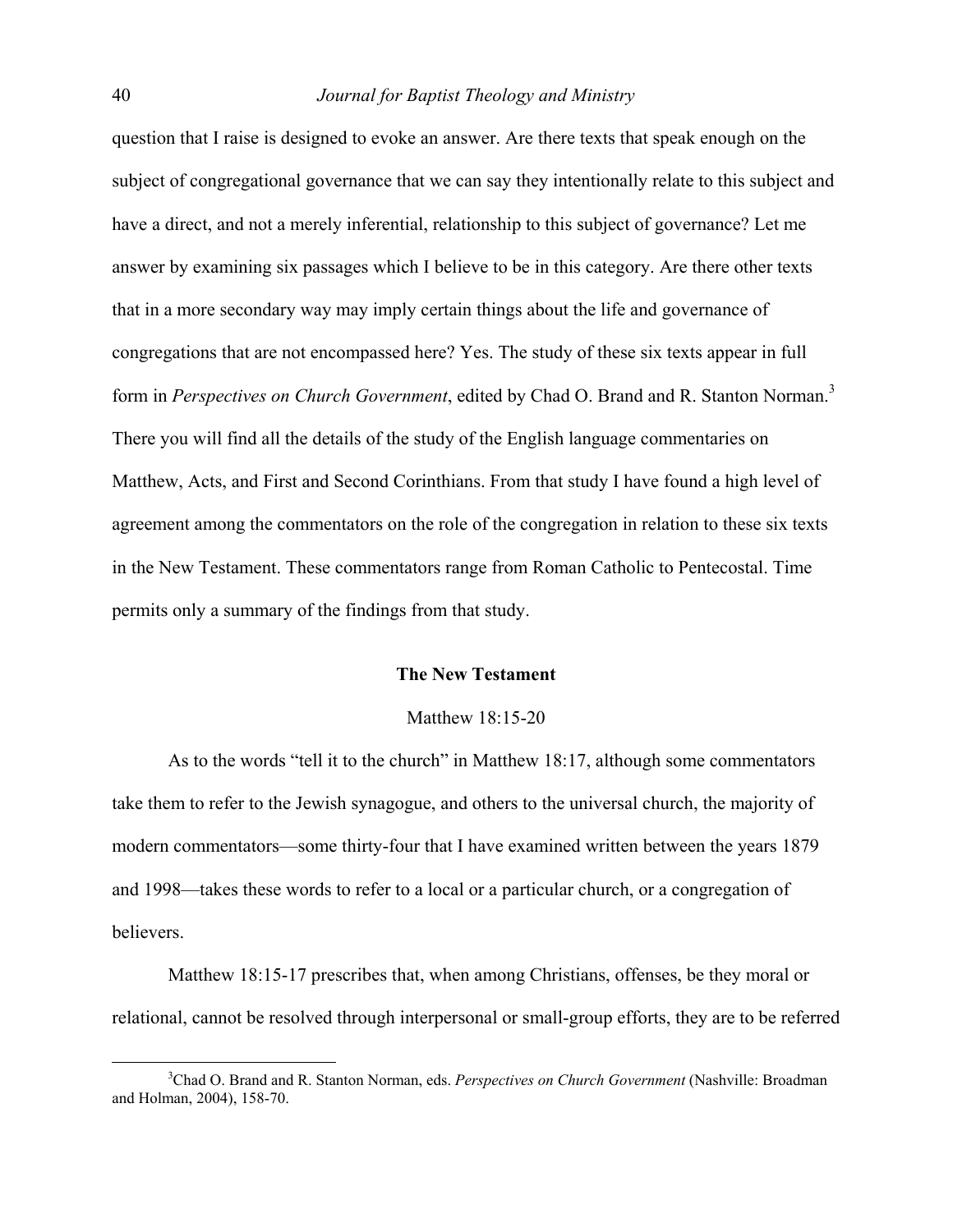to the particular congregation, the decision of which is to be final and to determine the continuance or non-continuance of the offender in the congregation. Therefore, we conclude that this text grants the authority of Jesus to such congregational decision-making and endorses such congregational governance.

 Matthew 18:18, concerning binding and loosing—a bit different from 16:19—seems to refer to church discipline, and the great majority of recent commentators applies the binding and loosing to the whole congregation. Concerning Matthew 18:19-20, referring to agreement on earth and the presence of Christ, three interpretations are to be found among modern commentators. First, the passage refers in general to God's granting of agreed upon petitionary or intercessory prayer. Second, the text refers to prayer, specifically in relation to church discipline. Third (and this is the trend of recent commentators on Matthew), it refers not to prayer, but to disciplinary decisions or negotiated settlements having heavenly approval. The second and third interpretations connect the promise of Jesus' presence with church discipline.

#### Acts 6:3

As to Acts 6:3, the modern and even pre-modern commentators on Acts are almost unanimous in holding that the Seven were chosen by the entire congregation at Jerusalem.

# Acts 13:2-3

The words, "they were worshipping," in v. 2, are taken to be the congregation by most commentators, whereas the words, "they placed their hands on them," in v. 3, have been taken by most commentators to refer to Symeon, Lucius, and Manaen. The laying on of hands has been interpreted variously, as consecration, as blessing, and, by the majority of interpreters, as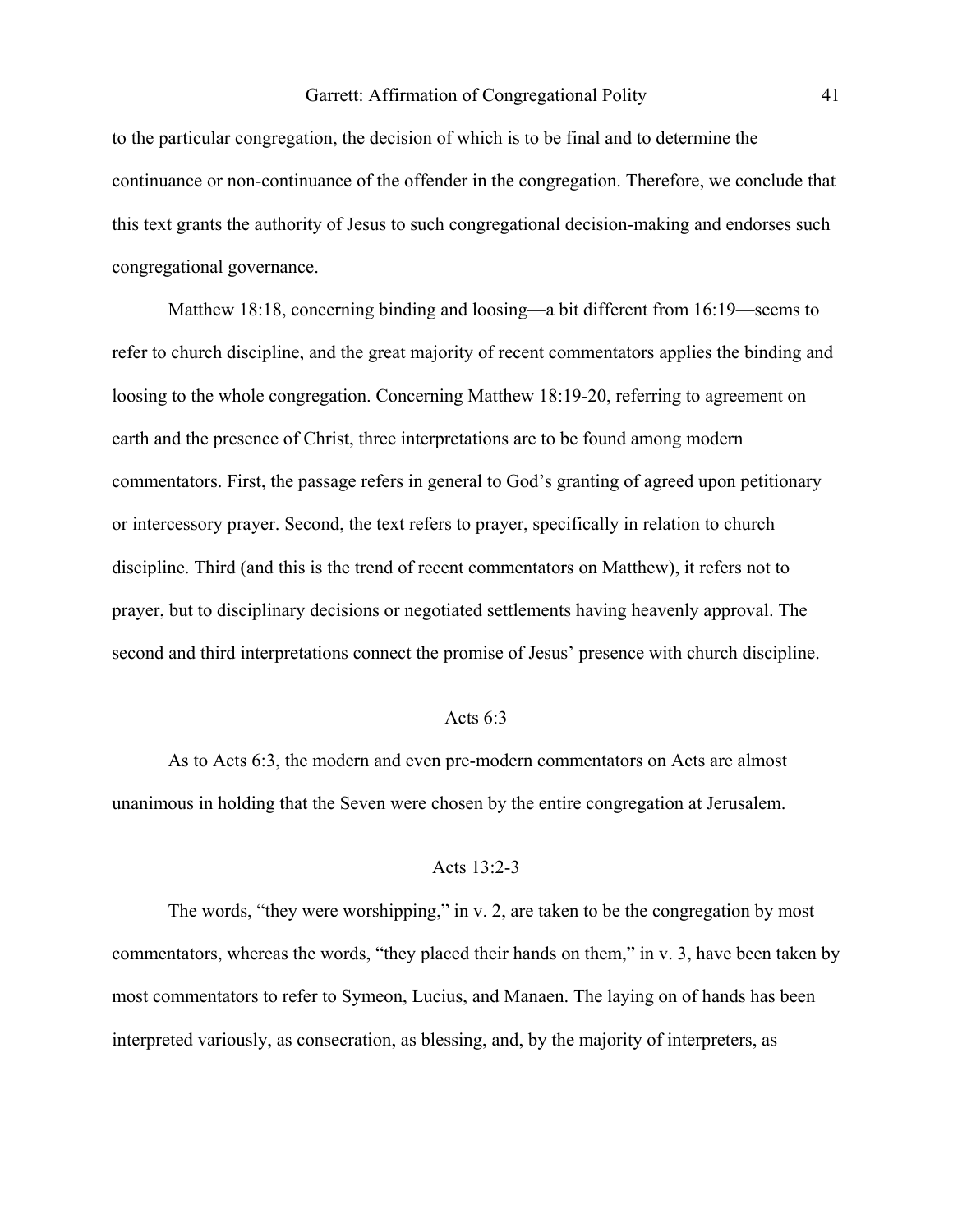commissioning. The gathered, fasting, praying, and worshiping Antioch church is thoroughly involved in the commissioning and release of Barnabas and Saul.

### Acts 15:22

In Acts 15 the account of the council or conference in Jerusalem, necessitated by the query from the Antioch church about the necessity of circumcising Gentile converts, the selection of Judas and Silas in v. 22 has been understood in three ways in the commentaries. First, as a selection by "the apostles and elders" from their own ranks. Second, as nomination by the apostles and elders and confirmation by the entire church. Third, the view held by the majority of commentators, as selection by the entire congregation, including the apostles and elders.

### First Corinthians 5:2

 In 1 Corinthians 5, Paul shames the Corinthian congregation by saying that grief or mourning leading to church discipline in the case of incest should have been the congregational response rather than the arrogance of permissive inaction (v. 2). Frequently commentators have interpreted the excommunication called for as the action of the Corinthian congregation.

# Second Corinthians 2: 6

 This text refers to "the punishment already imposed by the majority" (NIV) on the offender as being "enough," and hence he needs now to receive forgiveness, comfort, and love. Numerous, especially recent, exegetes have taken "majority" to imply a differing minority that desired either a more severe or less a less severe punishment, but other exegetes have rendered "majority" as "the many" or "the main body of the church." In either case congregational polity is represented by the text.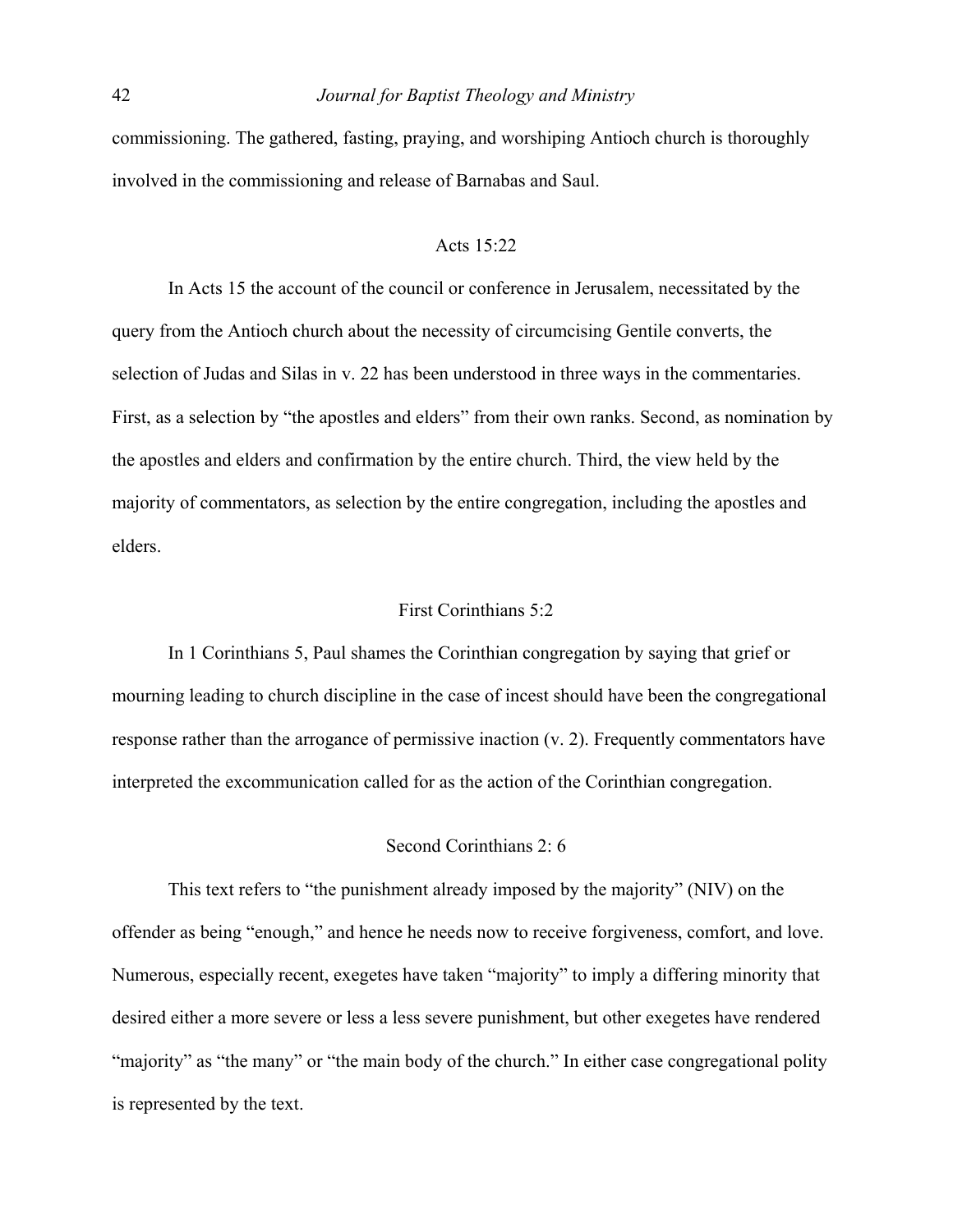## **The History of Christianity**

The story of the development of the monarchical episcopate, the various metropolitans and patriarchs of ancient Catholic Christianity, and the claims to and exercise of Roman primacy, with all of its implications, is an important story that cannot be retold in detail here. Nor can more than passing notice be given to the fact that Martin Luther issued in 1523 a short treatise<sup>[4](#page-5-0)</sup> in which he advocated congregational polity, something that he himself did not consistently follow later. Nor can we probe deeply into the Anabaptists, for whom, although it may have been widely practiced among them, congregational polity was not a central or core belief.

Rather it is to English Separatism and English Independency that one must look for the matrix of the Baptist advocacy and practice of congregational polity. Henry Ainsworth, a Separatist, very clearly spelled out the essential features of congregational polity. The same was true of the Separatists' document *The True Confession* 1596 and also of John Robinson, who "stood", as Timothy George has said, "at the convergence of" Separatism and Independency.<sup>5</sup> The Pilgrim Fathers planted congregational polity in New England, and the *Savoy Declaration*  1658 aptly summarized the basic features of congregationalism.

That Baptists from their beginnings espoused congregational polity can be demonstrated both from their confessions of faith—the English being even more explicit at this point than the American, and by the writings of Baptist authors. For example, Francis Wayland,  $6$  Edward T.

<span id="page-5-2"></span><span id="page-5-1"></span>6 *Notes on the Principles and Practice of Baptist Churches* (New York: Sheldon, Blakeman, and Co., 1857).

<span id="page-5-0"></span> $\frac{1}{4}$ *That a Christian Assembly or Congregation Has the Right and Power to Judge All Teaching and to Call, Appoint, and Dismiss Teachers, Established and Proven by Scripture*. Found in *Luther's Works*, ed. Helmut T. Lehmann, vol. 39, *Church and Ministry*, vol. 1, ed. Eric W. Gritsch (Philadelphia: Fortress, 1970), 301-14.

<sup>5</sup> Timothy George, *John Robinson and the English Separatist Tradition*, National Association of Baptist Professors of Religion Dissertation Series, no. 1 (Macon, Ga.: Mercer University Press, 1982), 159.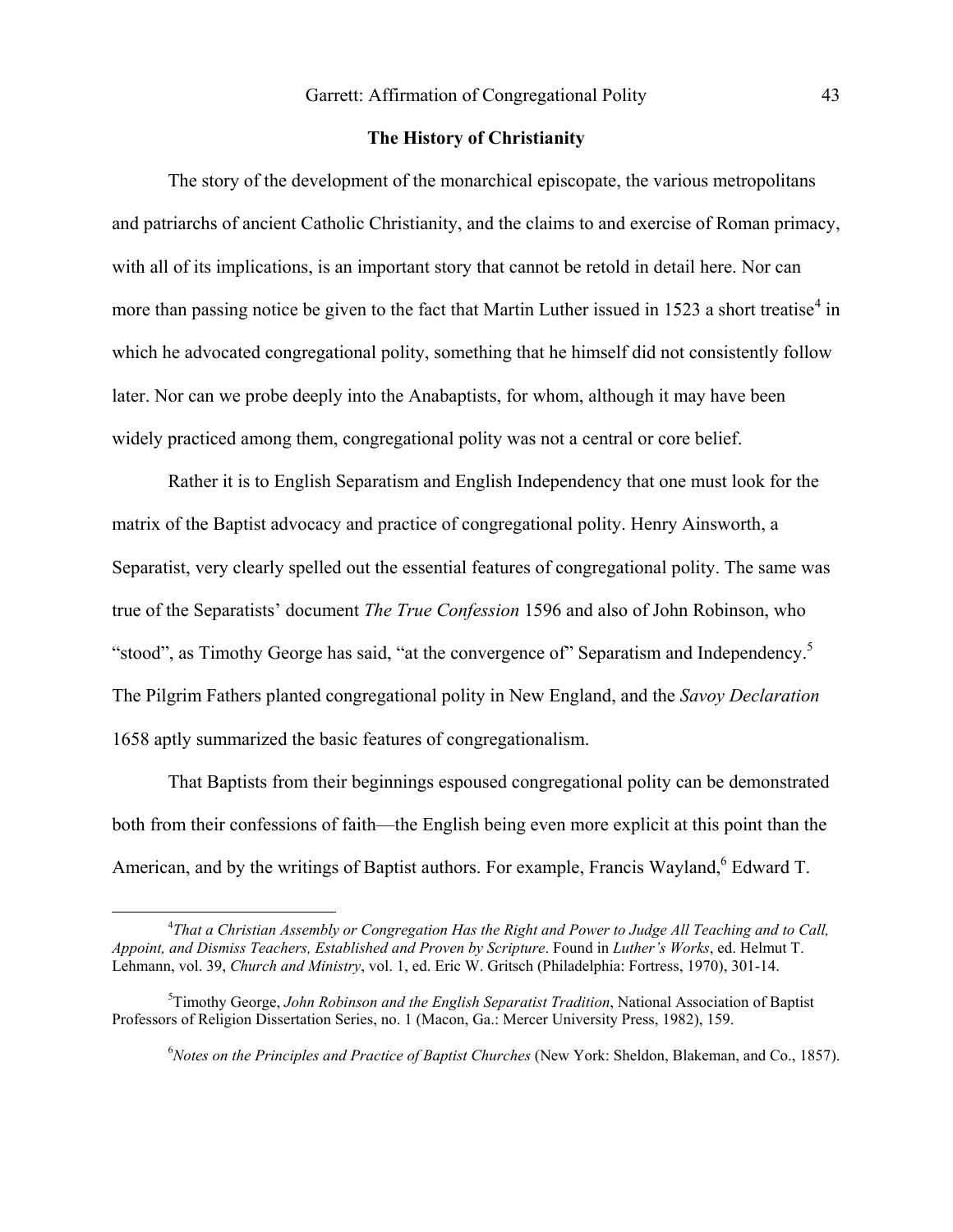Hiscox,<sup>[7](#page-6-0)</sup>John L. Dagg, <sup>8</sup> J. M. Pendleton,  $9$  [E](#page-6-2). C. Dargon,  $10$  William Roy McNutt,  $11$  Norman Maring and Winthop Hudson,<sup>12</sup> Lee McCoy,<sup>13</sup> all of these have written specifically with regard to congregational polity. Within at least thirty-five different Protestant denominational bodies in the United States other than the Baptist conventions, it is said that congregational polity is being practiced.

### **Theology**

Turning now to theology proper, we should ask to what extent and how congregational polity is related to the doctrine of the church and to other Christian doctrines. First, when one examines representative Baptist definitions of a Christian church, including those by Hiscox,<sup>14</sup>

<span id="page-6-3"></span><span id="page-6-2"></span><sup>10</sup>*Ecclesiology: A Study of the Churches* (Louisville: Charles T. Dearing, 1897), 34, 46, 107, 118-24.

<span id="page-6-4"></span><sup>11</sup>*Polity and Practice in Baptist Churches* (Philadelphia: Judson, 1935), 21-37.

<span id="page-6-5"></span><sup>12</sup>*A Baptist Manual of Polity and Practice* (Valley Forge, PA: Judson, 1963).

<span id="page-6-7"></span><span id="page-6-6"></span><sup>13</sup>*Understanding Baptist Polity* (Nashville: Convention Press, 1964), 3-4, 6.

<sup>14</sup>*The Baptist Church Directory*, 13. Idem, *The Standard Manual for Baptist Churches* (Philadelphia: American Baptist Publication Society, 1890), 10.

<span id="page-6-0"></span> $\overline{\phantom{a}}$ *The Baptist Church Directory: A Guide to the Doctrines and Discipline, Officers, and Ordinances, Principles and Practices of Baptist Churches* (New York: Sheldon and Co., 1860), 56, 240.

<span id="page-6-1"></span><sup>8</sup> *A Treatise on Church Order* (Charleston, S. C.: Southern Baptist Publication Society, 1858; rpt.: Harrisonburg, VA: Gano Books 1982), 80-83, 263-74.

<sup>9</sup> *Church Manual*. Idem, *The Church: Its Polity and Ordinances* (Philadelphia: American Baptist Publication Society, 1879).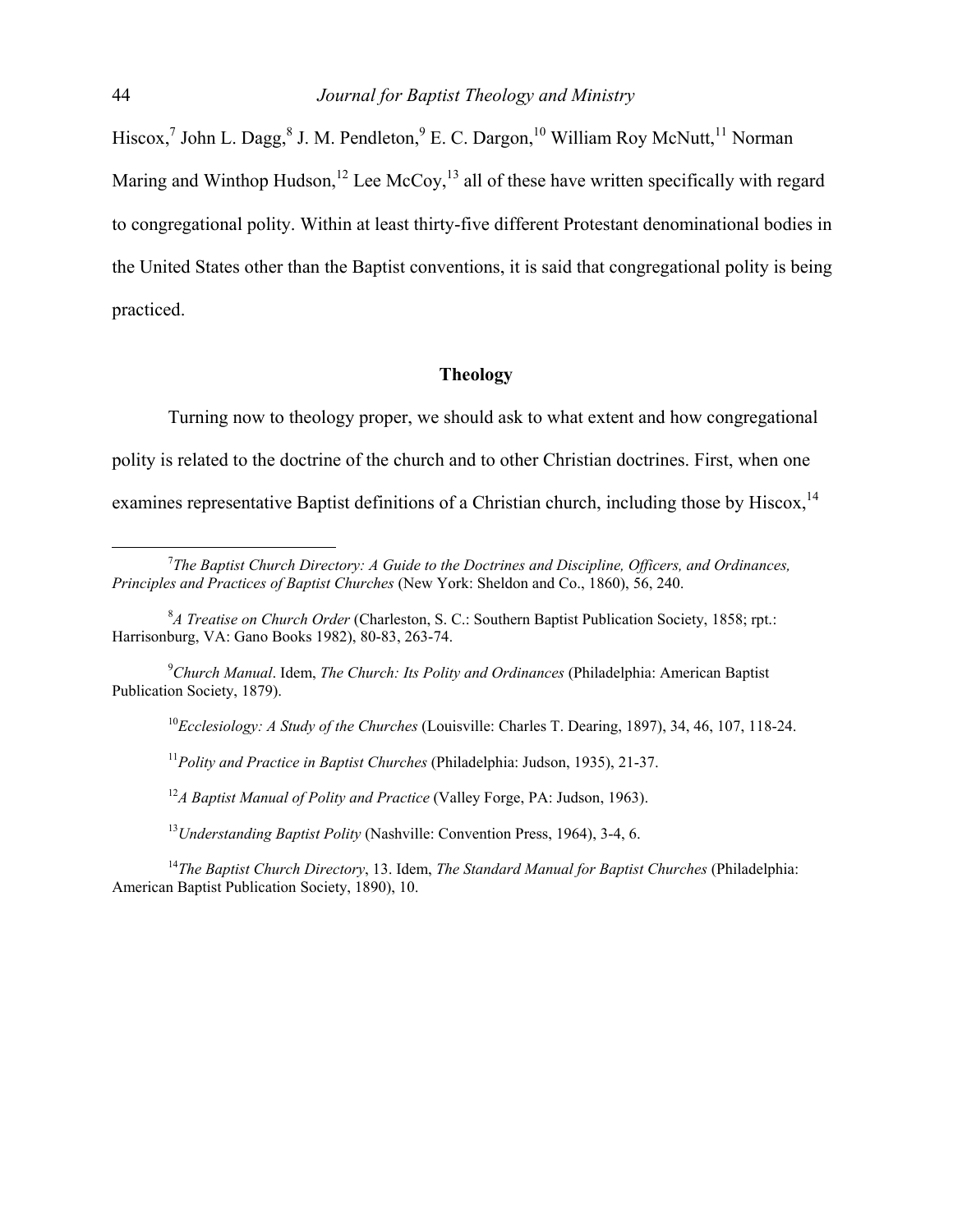Pendleton,<sup>15</sup> J. R. Graves,<sup>16</sup> George McDaniel,<sup>17</sup> William R. McNutt,<sup>18</sup> H. E. Dana,<sup>19</sup> Everett C. Goodwin, $^{20}$  one finds that only a few of these brief definitions clearly allude to congregational polity, but others seem to imply or infer it. Although congregational polity among Baptists has developed diverse internal or structural patterns, to be Baptist has been to affirm and practice such polity.

Second, congregational polity is connected with the priesthood of all Christians, especially when such polity is understood as the congregational governance by all the believermembers. There may be a connection also between the denials of the priesthood of all Christians in favor of the clerical priesthood or pastoral authoritarianism and the denial of congregational polity by adopting another form of polity. If all believers are to exercise the "royal priesthood" (1 Pet. 2:9) through the offering of spiritual sacrifices, then why should not those same believers, who are priests, together participate in and be responsible for the basic decision–making of the congregation?

Third, belatedly in the latter half of the twentieth century Baptists began to give attention to spiritual gifts as contemporary reality. Even though they have not been united on the question as to whether the extraordinary gifts—tongues, interpretation of tongues, miracles, healing ceased to be given at the end of the apostolic era or have continued to be given even to the

<span id="page-7-0"></span> <sup>15</sup>*Church Manual: Designed for the Use of Baptist Churches* (rprt. Ed.: Philadelphia: American Baptist Publication Society, 1878), 7.

<sup>&</sup>lt;sup>16</sup>Old Landmarkism: What Is It? 2d ed. (Texarkana, AR-TX: Baptist Sunday School Committee, 1928; orig. publ. 1880), 29-34, 35, 53, 64, 80.

<span id="page-7-2"></span><span id="page-7-1"></span><sup>&</sup>lt;sup>17</sup>*The People Called Baptists* (Nashville: Sunday School Board of the Southern Baptist Convention), 42.

<span id="page-7-3"></span><sup>18</sup>*Polity and Practice in Baptist Churches*, 26-27.

<span id="page-7-4"></span><sup>19</sup>*A Manual of Ecclesiology* (Kansas City, KS: Central Seminary Press), 138.

<span id="page-7-5"></span><sup>20</sup>*The New Hiscox Guide for Baptist Churches* (Valley Forge, PA: Judson, 1995), 1.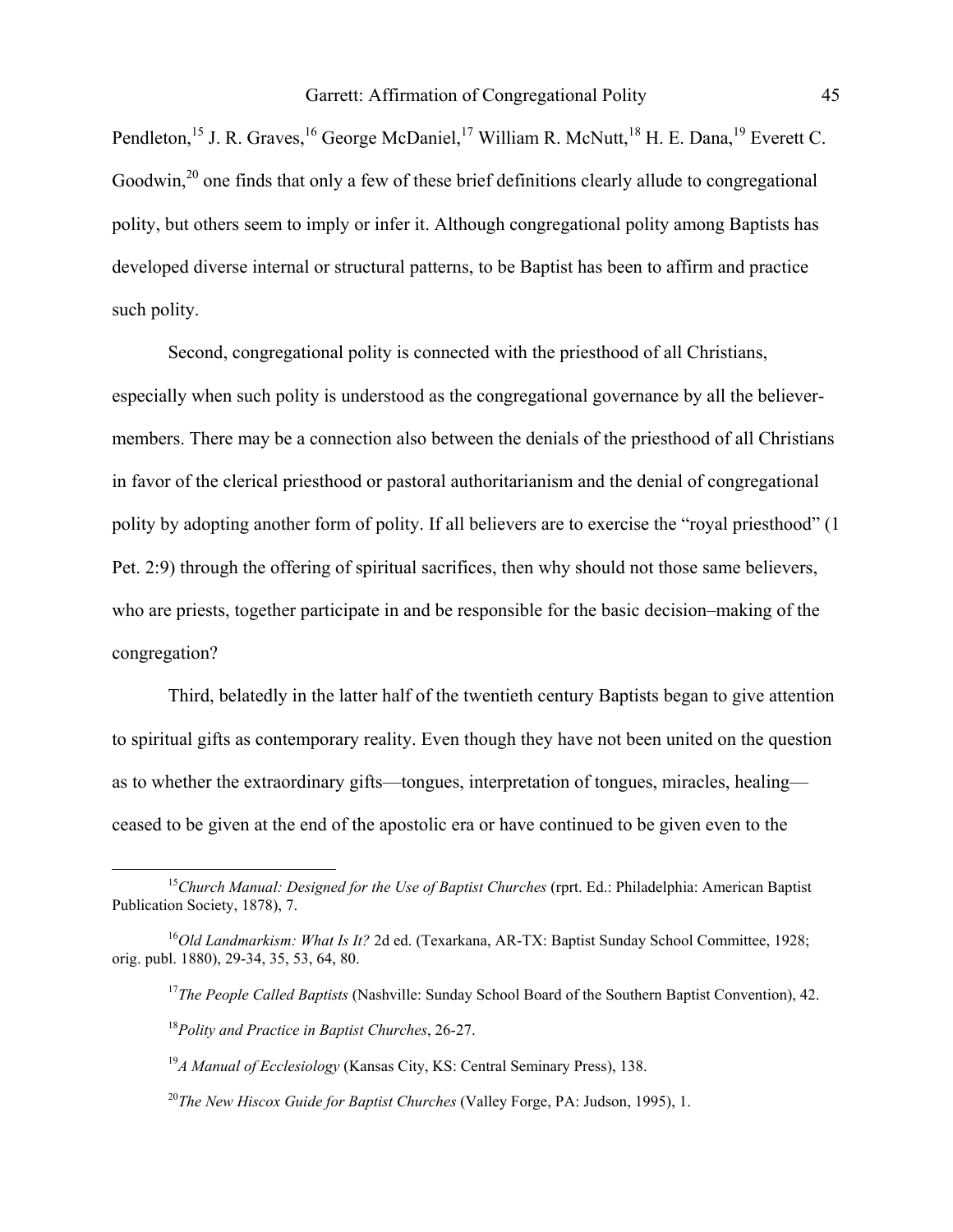present,<sup>21</sup> Baptists have nevertheless increasingly affirmed that to every Christian is given at least one spiritual gift and that he/she is obligated to exercise such for the common good. Should not those who exercise spiritual gifts participate in the decision-making of the congregation?

Fourth, the New Testament epistles—Paul, Peter, Hebrews—contain clear mandates for Christians to grow and increase toward maturity. Churches devoted to the spiritual growth of their members should indeed provide for them every available incentive for growth in the midst of a secular and sometimes hostile society. Part of the maturing process can be participation in the decision-making of the congregation. By serving on committees, workgroups, and ministry teams as well as by sharing in congregational meetings, in which all members are truly seeking the mind and will of Christ, believers can grow in faith and understanding and in love and fellowship. By such growth they also identify more fully with the message, the ministry, and the mission of the congregation itself.

Fifth, the Christian mandate for witnessing is expressed particularly in the high priestly prayer of Jesus in John 17, in the Great Commission in its various forms, and in 1 Peter 2.9. The pioneer among German Baptists, Johann Gerhard Oncken, declared again and again, "Every Baptist a missionary."<sup>22</sup> During the latter twentieth century the training of church members for personal evangelism among Southern Baptists was increasingly practiced. Fisher H. Humphreys has asserted that the most important change for Southern Baptists toward the end of the twentieth century was "the sweeping introduction of short-term missions [defined as from a "few days to a

<span id="page-8-0"></span> $^{21}$ Some Baptists have agreed with Reformed and Dispensationalist theologians as to the post-apostolic cessation of the extraordinary gifts, while others have agreed with Pentecostal, Charismatic, and Charismatic Roman Catholic theologians that the extraordinary gifts are given in the modern era. See Garrett, *Systematic Theology*, 2d ed., 2:221-26.

<span id="page-8-1"></span><sup>22&</sup>quot;*Jeder Baptist ein Missionar*" and "*jedes Mitglied als Missionar*," as reported in Günter Balders, *Theurer Bruder Oncken: Das Leben Johann Gerhard Onckens in Bildern und Dokumenten*, 2d ed. (Wuppertal and Kassel: Oncken Verlag, 1984), 92.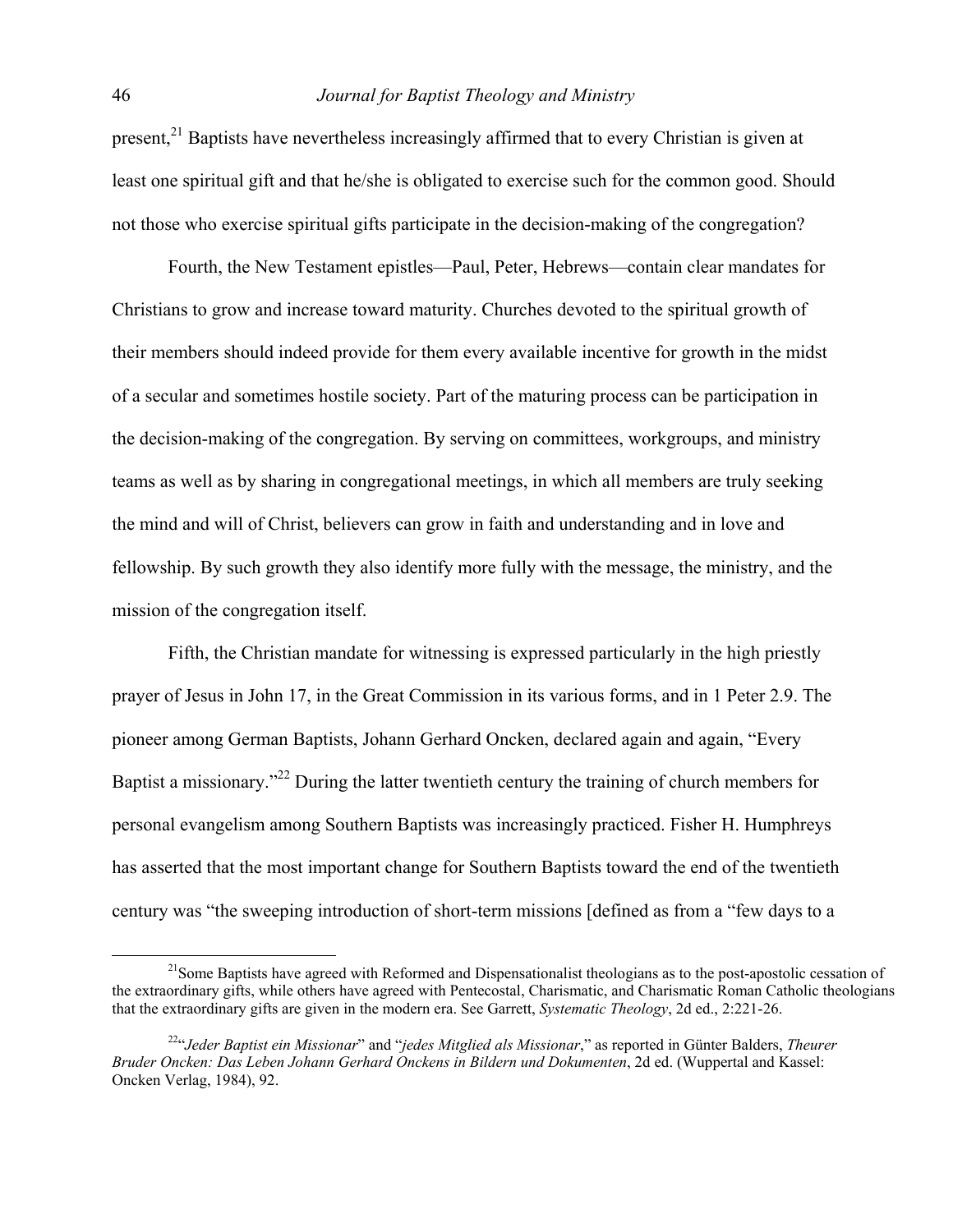few years by volunteers"] into Baptist life."[23 T](#page-9-0)hus, if more and more members of Baptist churches are witnessing in their communities, going likewise to places in North America, or going overseas for short-term mission tasks with fellow Christians and returning with new zeal for and commitment to global evangelization, is it tenable to hold that they should be deprived of meaningful participation in the decision-making of their congregations while a domineering pastor or power-hungry deacons or ruling elders or an oligarchical few preempt that decisionmaking?

Sixth, it is a mistaken notion to assume that congregational polity, when it is properly practiced, jeopardizes or cripples the legitimate roles of the ordained ministers serving the congregation. There is no either/or choice between congregational polity and the fruitful work of ordained ministry. The earliest Baptist documents affirmed both of these as essential to Baptist life.<sup>24</sup> According to Franklin M. Segler, "Pastoral authority is more an authority of influence than an authority of office." It "grows out of the pastor's character and spiritual development and is so recognized by the church."[25](#page-9-2) Longer tenure in a given pastorate can be a major factor in pastoral leadership. Furthermore, as the role of deacons has somewhat shifted from the "board of directors" model, responsible for the church's temporalities, to the "servant ministry" model, the deaconship may have shifted from a violation of or deviation from congregational polity to a firm ally of congregational polity.

<span id="page-9-1"></span><span id="page-9-0"></span><sup>&</sup>lt;sup>23</sup><sup>c</sup>The Most Important Change in Baptist Life," *Baptists Today*, July 2001, 8.

<sup>&</sup>lt;sup>24</sup>Note, for example, for Congregationalists, A True Confession (1596), arts. 17-23, and for Baptists, the Second London Confession of Particular Baptists (1677), art. 26, esp. parags. 3-11, in Lumpkin, *Baptist Confessions of Faith* (1969 ed.), 87-89, 285-89.

<span id="page-9-2"></span><sup>25</sup>*A Theology of Church and Ministry* (Nashville: Broadman, 1960), 73.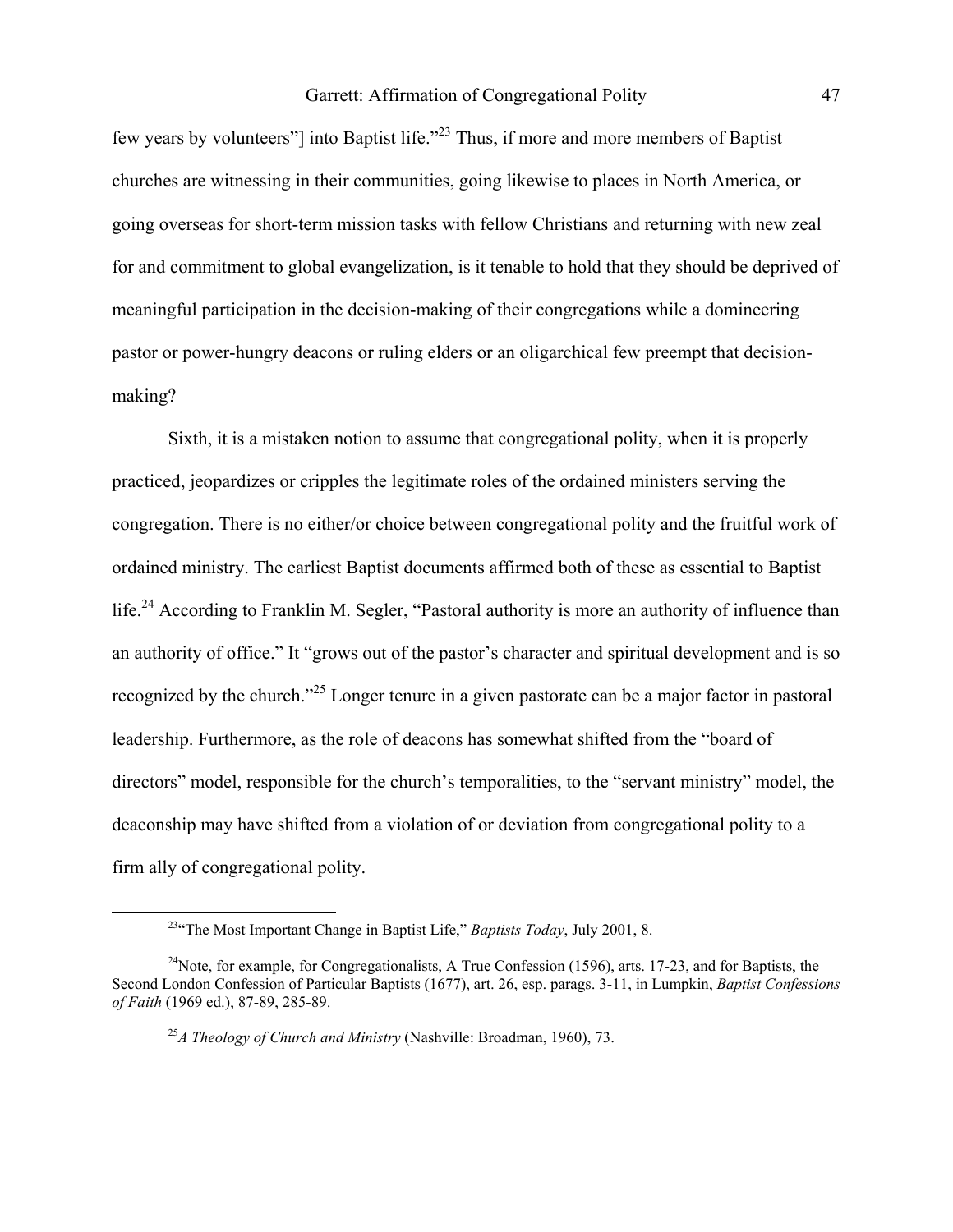Seventh, early English and American Baptists interpreted the exercise of corrective church discipline as an essential function of the congregation.<sup>26</sup> Censures included historically: rebuke, suspension, and excommunication. This practice lapsed late in the nineteenth- and early twentieth-centuries. To the extent that it is practiced today, it should be the responsibility of the congregation, at least at the stage of excommunication. If members are both received into and excluded from a Baptist church by the church's decision, one may say that church membership in some sense is an extension of congregational governance.

Eighth, early Particular Baptist confessions of faith tended to equate the kingdom of God in its present sense with the church as "a company of visible Saints" or the true church, eighteenth- and nineteenth-century Baptists tended to neglect the doctrine of the kingdom of God, and twentieth-century Baptists rediscovered the latter doctrine. Today's Baptists are often better able to grasp and conceive the global dimensions of the kingdom of God in relation to the fulfillment of the Great Commission than their forebearers were. They live in an age of instant communication and rapid transportation; many have experienced intercontinental travel. They are aware of the dangers that go with being Christians and Christian witnesses in the world today. Baptist lay persons must have a voice in the decision-making and mission-projecting of their congregations. The churches need the training of these lay people in their careers and their experiences in family and community life. Lay people need to participate in their churches. Anything less would be a tragic betrayal of the Baptist heritage at a crucial moment in Christian history.

<span id="page-10-0"></span> <sup>26&</sup>quot;A Short Confession of Faith" (1610), art. 33; First London Confession of Particular Baptists (1644), art. 43; "The True Gospel-Faith" (1654), art. 21; Standard Confession of General Baptists (1660), art. 17; Second London Confession of Particular Baptists (1677), art. 26, parag. 12, in Lumpkin, *Baptist Confessions of Faith* (1969 ed.), 110-11, 168, 194, 230, 288.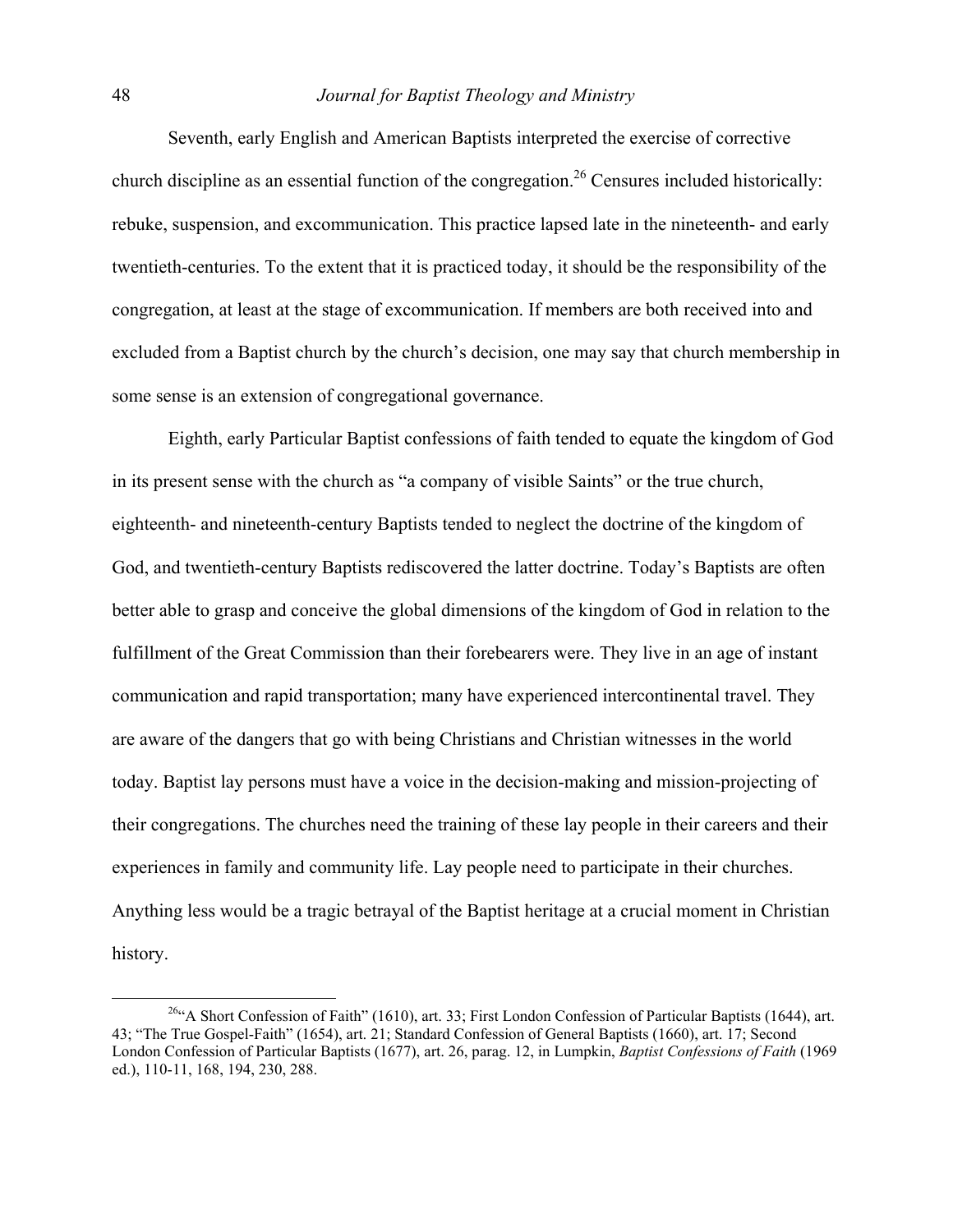#### **Practice**

Let us turn to the matter of practice. The contemporary crisis has already been alluded to in other papers. We have evidence today of serious erosion from or overt rejection of congregational polity in practice. At least three factors can be identified as contributing to such erosion or rejection.

First, most megachurches,  $27$  which have proliferated during the last quarter of a century, seem to have adopted a polity which is either an attenuation or a displacement of congregational polity. Lacking a thorough study of megachurch polity in general, we turn to a specific study of First Southern Baptist Church, Del City, Oklahoma, made by Wilson Hull Beardsley,<sup>28</sup> who offers generalizations about megachurches beyond the one being studied. Accordingly, the "megachurch is heavily pastor centered." The selection and the termination of the employed church staff is "at the direction of the pastor and in consultation with the personnel committee." The pastor is expected to speak first in most church meetings, the role of deacons is altered, and the pastor and staff become "less accountable to the congregation for the details and plans of the ministries." Pastoral authority tends to grow with the length of a pastor's tenure in a particular congregation, and members of megachurches tend to be "more willing to be observers than . . .

<span id="page-11-0"></span> <sup>27</sup>John N. Vaughan in *The World's Twenty Largest Churches* (Grand Rapids: Baker, 1984), 16, 19, 27, 30, 32, 261, 263, 269, 270, seemingly coined the term "superchurch." His next book he entitled *The Large Church: A Twentieth-Century Expression of the First-Century Church* (Grand Rapids: Baker, 1985). Later he authored *Megachurches and America's Cities: How Churches Grow* (Grand Rapids: Baker, 1993); Vaughan attributed (34, 54) to C. Peter Wagner and Paul Heibert the coining of the term "metachurch" ("several tens of thousands" of members) in distinction from "megachurch" ("several thousands of members").

<span id="page-11-1"></span><sup>&</sup>lt;sup>28"</sup>The Pastor as Change Agent in the Growth of a Southern Baptist Mega Church Model" (D. Min. diss., Fuller Theological Seminary, 1991). At the time of Beardsley's study the church had 12, 979 resident members  $(p.1)$ .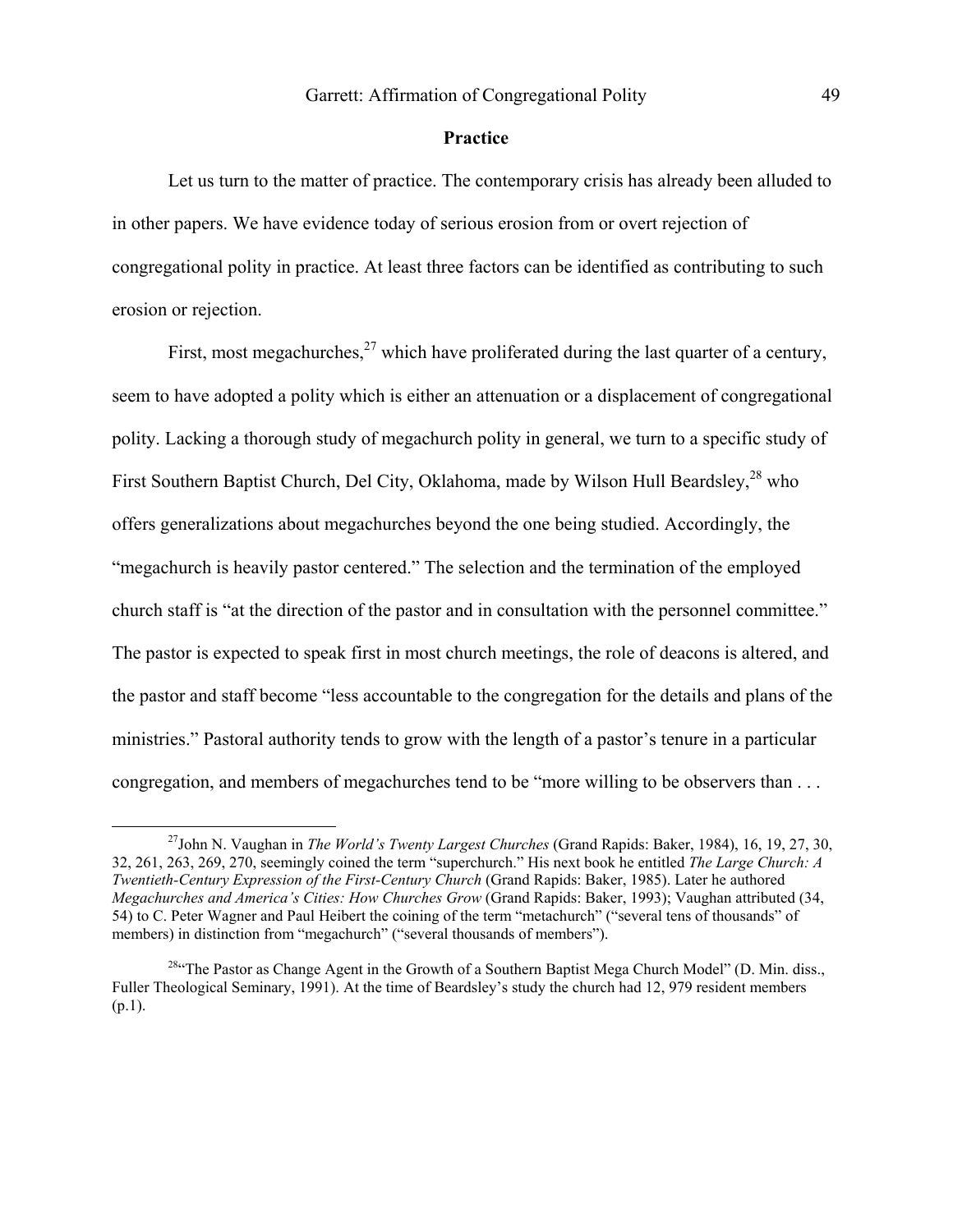participants." But Beardsley noted that the megachurch pastor "is not a dictatorial authority figure," his authority being "that of leadership."<sup>29</sup>

 Writers on church growth and megachurches have given relatively little attention to the question of polity. One of the leading authorities, Southern Baptist John N. Vaughan, assumes that megachurches inevitably change in polity as they increase in membership.

As a church grows beyond being a single-cell organism and as organizational change occurs, an increasing shift in congregational polity evolves from congregational (people led), to presbyterial (deacon/staff led), to episcopal (staff/deacon led or staff led).

Without any particular textual or exegetical evidence Vaughan concludes: "This shift is seen in

the Book of Acts and occurs in the dynamic of changing group size."<sup>30</sup> Those who aspire to build

megachurches seem to see congregational polity as an impediment.<sup>31</sup> Even Os Guinness's

searing critique of megachurches, based on the presupposition that "the empire of modernity is

the great alternative to the kingdom of God," and concluding that megachurches have

compromised with and capitulated to modernity, includes no attention to polity.<sup>32</sup> No one seems

to be asking just how a megachurch can practice of congregational polity.

<span id="page-12-0"></span> <sup>29</sup>Ibid., 200, 309, 278, 200, 310, 194, 267, 315, 100. James L. Sullivan, *Baptist Polity as I See It* (1983), 62, had warned: "Pastors who are dictatorial or autocratic, or churches that allow groups . . . to assume such roles, will someday pay a high price for this deviation from Baptist heritage." C. E. Colton, *A 21st Century New Testament Church: Its Polity and Present-day Problems* (Dallas: n.p., 1999), 87-94, has recently written of "the trend toward" and "the danger of" "centralization" in Baptist church life. But megachurches in mainline denominations tended to be led by the full-time "staff and a half-dozen or fewer volunteer leaders," according to Lyle E. Schaller*, The Seven-Day–a–Week Church* (Nashville: Abingdon, 1992), 121.

<span id="page-12-1"></span><sup>30</sup>*Megachurches and America's Cities*, 84. Vaughan, 85, deplores "personnel policies and practice that make staff members accountable to the committee rather than to the pastor" as a hindrance to church growth.

<span id="page-12-2"></span><sup>&</sup>lt;sup>31</sup>Scott Camp, on assuming the pastorate of First Baptist Church, Mansfield, Texas, declared publicly: "You won't find a church that's shaping its city and that is rapidly becoming a powerful church where the pastor does not have absolute authority to hire and fire his own staff and build his own team." Robert Cadwallader, "Metro Pastor to Take Over Mansfield Job," *Fort Worth Star-Telegram*, 19 August 2002.

<span id="page-12-3"></span><sup>&</sup>lt;sup>32</sup>Dining with the Devil: The Megachurch Church Movement Flirts with Modernity (Grand Rapids: Baker, 1993), esp. 17, 28, 55-60.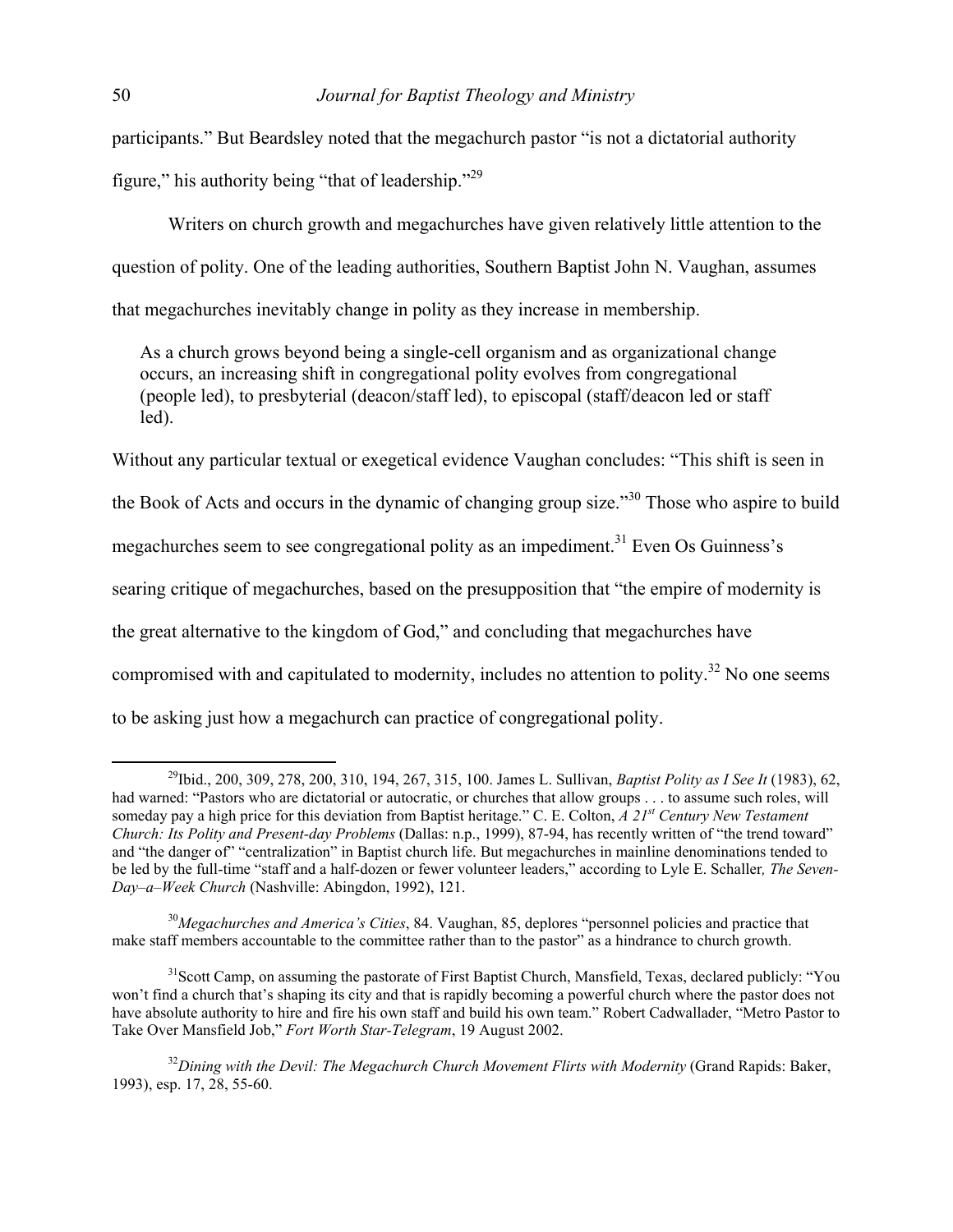# Garrett: Affirmation of Congregational Polity 51

Second, some Baptist pastors have been influenced by non-Baptist advocates and practitioners of elder rule to adopt some form of rule by elders in their Baptist congregations. These elders are to be differentiated from preaching and teaching elders. John F. MacArthur, Jr., pastor of Grace Community Church, Panorama City, California, through his writings and seminars has had considerable influence, especially on younger Baptist pastors who are recent seminary graduates. MacArthur has deplored the church's failure to equip its members for ministry and thus the prevalence of "professional 'pulpitism,' financed by lay spectators,"<sup>33</sup> and does recognize that church discipline is a congregational function.<sup>34</sup> But the Grace Church, believing that Christ "rules through a plurality of godly men, or elders," has about fifty such elders, whose task is "to discern the mind of God prayerfully, thoughtfully, and patiently" on those issues on which "the Scripture is silent" and whose decisions must be "unanimous."[35](#page-13-2) This pattern, although not placed in a complete Presbyterian system, has been called "semi-Presbyterianism."[36 K](#page-13-3)orean-American Baptist churches have special difficulty in attaining congregational polity because first-generation immigrants have had little experience with political democracy and because many members are ex-Presbyterians.<sup>[37](#page-13-4)</sup>

Another influence toward elder rule in Southern Baptist churches has been the calling of pastors who have been trained at Dallas Theological Seminary. Although its Doctrinal Statement

<span id="page-13-4"></span><span id="page-13-3"></span>36Stanley J. Grenz, *Theology for the Community of God* (Nashville: Broadman and Holman, 1994), 725.

 <sup>33</sup>*The Church the Body of Christ* (Grand Rapids: Zondervan, 1973), 122; *Body Dynamics* (Wheaton, IL: SP Publications, 1982), 94.

<span id="page-13-2"></span><span id="page-13-1"></span><span id="page-13-0"></span><sup>34</sup>*The Church the Body of Christ*, 182-83; *Body Dynamics*, 141.

<sup>&</sup>lt;sup>35</sup>The Anatomy of a Church, ed. Steve Miller (Panorama City, CA: Word of Grace Communications, 1984), 128.

<sup>&</sup>lt;sup>37</sup>Young Sik Noh, "Equipping Church Leadership to Implement Baptist Congregational Polity for Newhope Korean Baptist Church, Lake Forest, California" (D. Min. project, Southern Baptist Theological Seminary, 1997), esp. 1-2.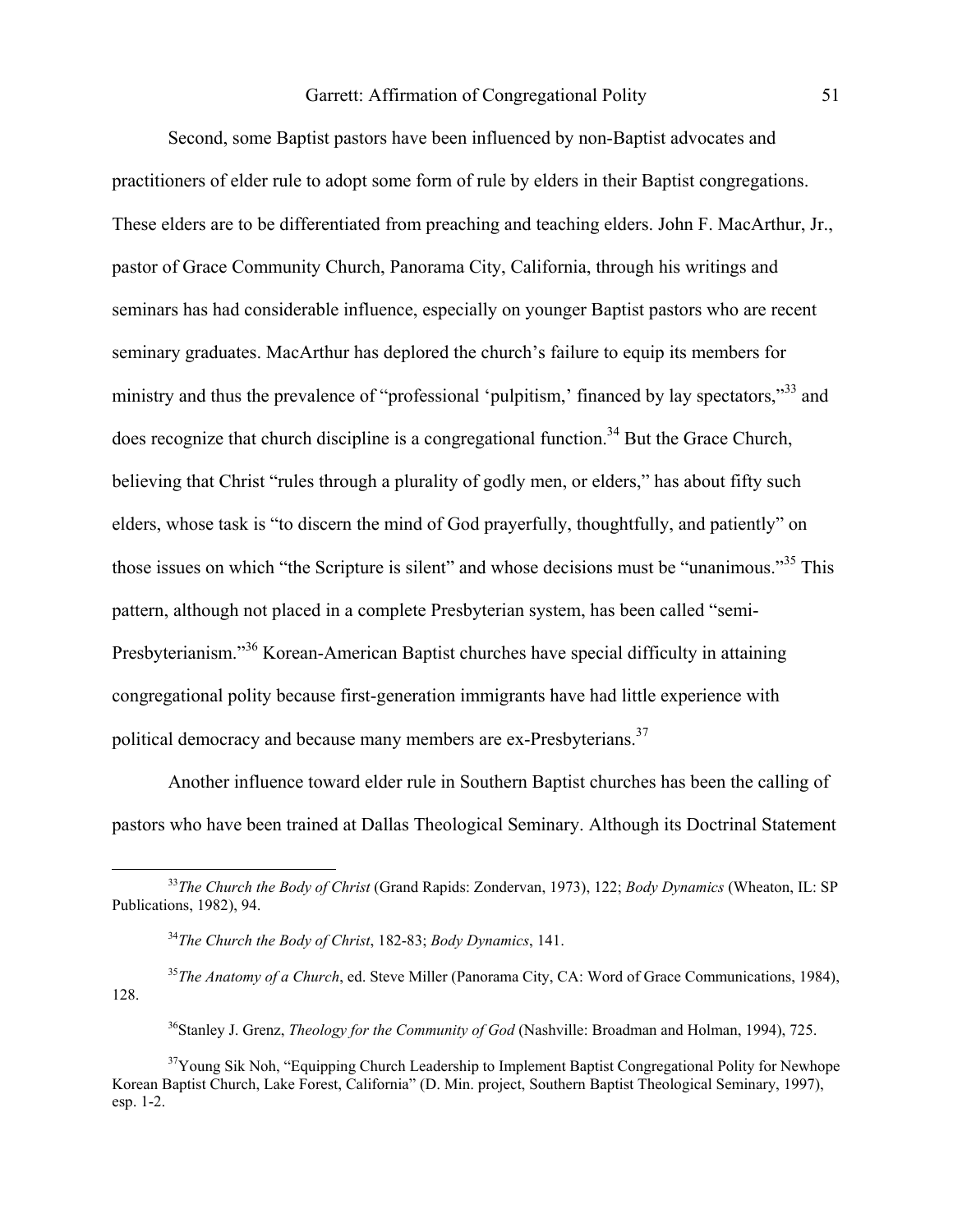does not mention elders, Dallas Seminary's instruction seems to assume the presence of elders in churches to be served by its graduates, especially Bible churches. The current catalog, in describing the women's ministry track on the Th. M. degree, declares, "Dallas Seminary holds the position that Scripture limits to men the role of elder and senior pastor.<sup>38</sup> More than a century ago a Baptist ecclesiologist contended, "There is no scriptural warrant for" "a ruling eldership" "distinct from a preaching eldership."<sup>39</sup> The burden of proof still rests on its proponents.

Third, congregational polity has been rejected or subjected to critical review in Southern Baptist churches on the basis that it is cumbersome, time-consuming, trivia-dominated, and detracting from the church's central mission. It must be acknowledged that, even as in the political sphere democracy is not always the most efficient mode of government, for dictatorships and oligarchies can claim greater efficiency, so in the ecclesial sphere congregationalism is not always the most efficient mode of polity, if efficiency be measured in terms of the time for and the ease of decision-making. Sadly, all too often, the success of our congregational meetings has been measured by the degree of agreement with *Robert's Rules of Order* rather than by the extent to which the members have prayed together, have read Scripture together, and have sought together the guidance of the Holy Spirit. The appeal to allow a small group in the congregation to make the decisions for the congregation parallels the appeal to the citizen to give up voting and participatory democracy and to put governing into the hands of the experts. Moreover, decision-making as to the life, ministry, and mission of a church should not

<span id="page-14-0"></span> <sup>38</sup>*Dallas Theological Seminary 2002-2003 Catalog*, 160-61, 33. More than 35 percent of the students currently enrolled are listed as "Baptists," and almost 14 percent are listed as "Southern Baptists" (170).

<span id="page-14-1"></span><sup>39</sup>Henry G. Weston, *Constitution and Polity of the New Testament Church* (Philadelphia: American Baptist Publication Society, 1895), 66.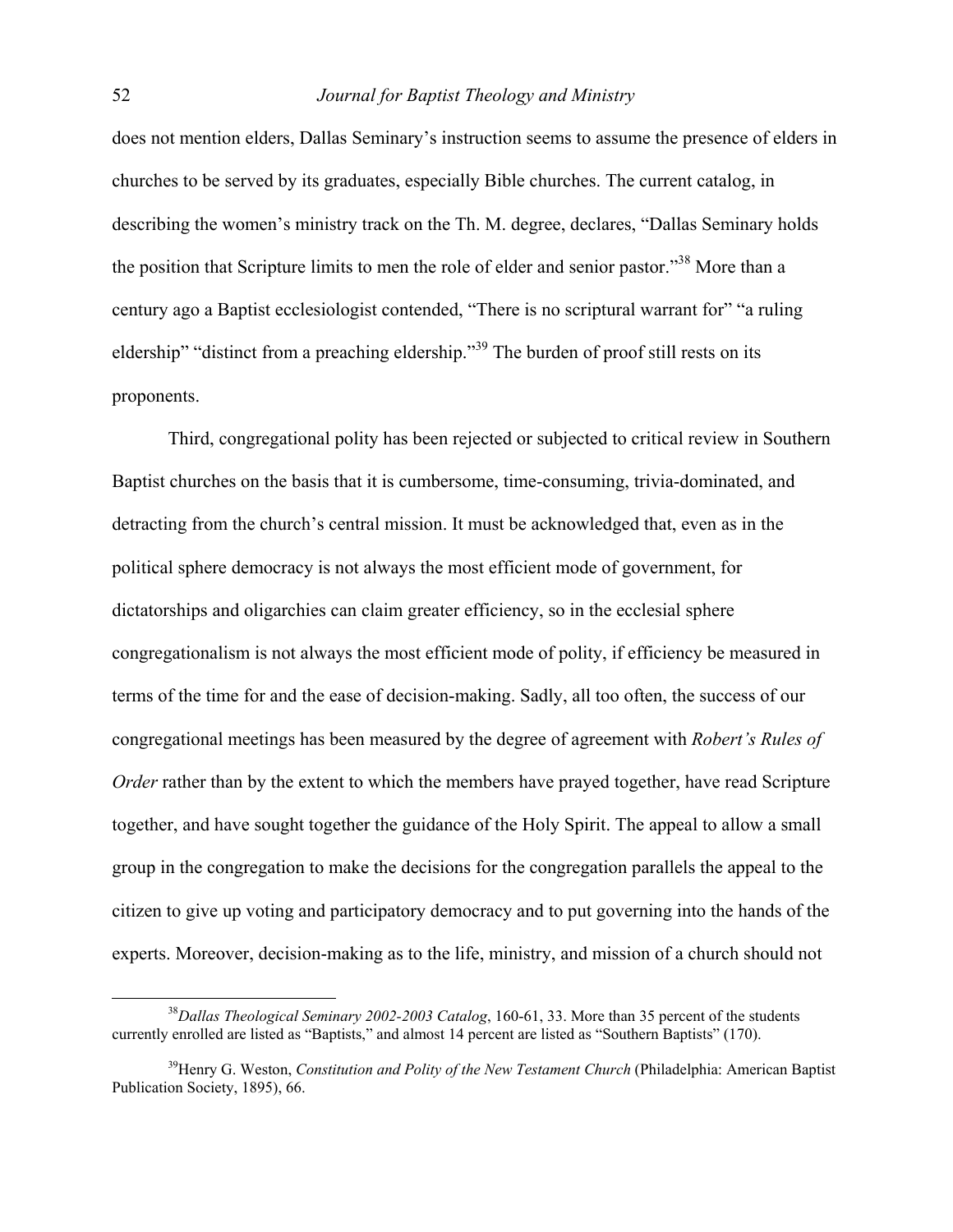be rigidly separated from the execution or living out of the church's life, ministry, and mission. Members who are involved in one should also be involved in the other, lest there be an unhealthy hiatus.

Now it remains only to ask whether there are indeed advantages to congregational polity. First, congregational polity is fair to the members of the congregation. Prior to Vatican Council II (1962-1965) it was commonly said that the Roman Catholic laity's relationship with the clergy was threefold: "pay, pray [for], and obey." Those who through their voluntary stewardship of material gifts, their life of prayer, and their deeds of ministering service sustain the work of the congregation should indeed have some role in the decision-making process of the congregation. Not all believers are equally gifted, not all believers are equal in insight, but each should have a voice or expression of will amid the gathered and covenanted community of faith.

Second, congregational polity can be exercised under various patterns or structures as suggested above and hence is not a case of monolithic singularity. In all of these patterns there should be a significant place for pastoral leadership. If indeed, as we often hear today, the pastor ought "to cast a vision" for the congregation, that vision must be shared and adopted by the congregation if its implementation is to be effective and lasting. Books on leadership by Baptist authors only rarely address the relationship between pastoral leadership and congregational polity[.40](#page-15-0) Likewise, in all these patterns the sharing of the church's ministry is essential. Franklin Segler said a generation ago, "The ideal for pastor and layman is that they are co-workers in the

<span id="page-15-0"></span> <sup>40</sup>Robert D. Dale, *Pastoral Leadership: A Handbook of Resources for Effective Congregational Leadership* (Nashville: Abingdon, 1986), did treat the subject substantively.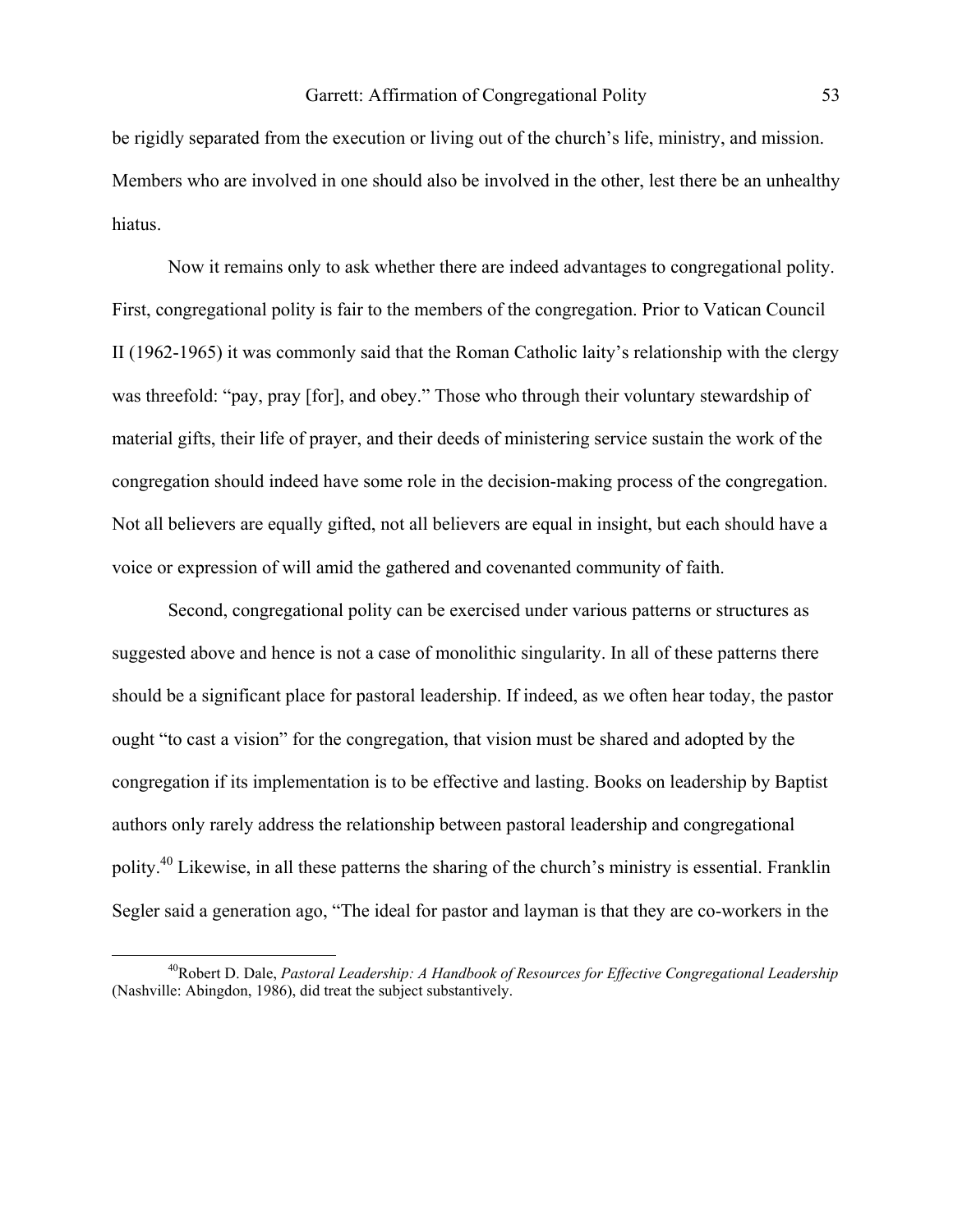church's ministry . . . , brethren together in life's higher calling, that of bringing the church and the world together in Christ."<sup>[41](#page-16-0)</sup>

Third, congregational polity is more capable than other polities of developing loyalty to and support of the congregation. Lay people living under other polities often fret and complain about not being able to participate in decision-making, and lay people living under congregational polity may question it after being in the minority in a major congregational decision. But congregational polity can produce loyal and responsible churchmanship.<sup>[42](#page-16-1)</sup> Participating in decision-making helps Christians to be able to say meaningfully, "*our* church."

Fourth, congregational polity is very likely to produce stronger, more mature Christians than other polities. It is difficult to explain the blossoming of the laity in Southern Baptist churches during the twentieth century—from Annie Armstrong to Brooks Hays to Marie Mathis to Owen Cooper to Jimmy Carter—apart from some attribution to congregational polity. If the twenty-first century is to see the global expansion of a vigorous Baptist laity, it is difficult to envision such without congregational polity.

 Congregational polity as exercised is not a perfect polity—there is no perfect polity even as the congregation's members are not perfect saints. More than forty years ago Segler lamented that "in actual practice churches of congregational polity do not always follow democratic principles" and hence congregational polity theoretically affirmed does not always eventuate in the practice of congregational polity.<sup>43</sup> The litany of abuses and misuses of congregational polity is long, but let us not omit or forget its positive values.

<span id="page-16-2"></span> $43$ Ibid., 19.

<span id="page-16-0"></span> <sup>41</sup>*A Theology of Church and Ministry*, 84.

<span id="page-16-1"></span> $42$ Ibid., 15-16, 21-22.